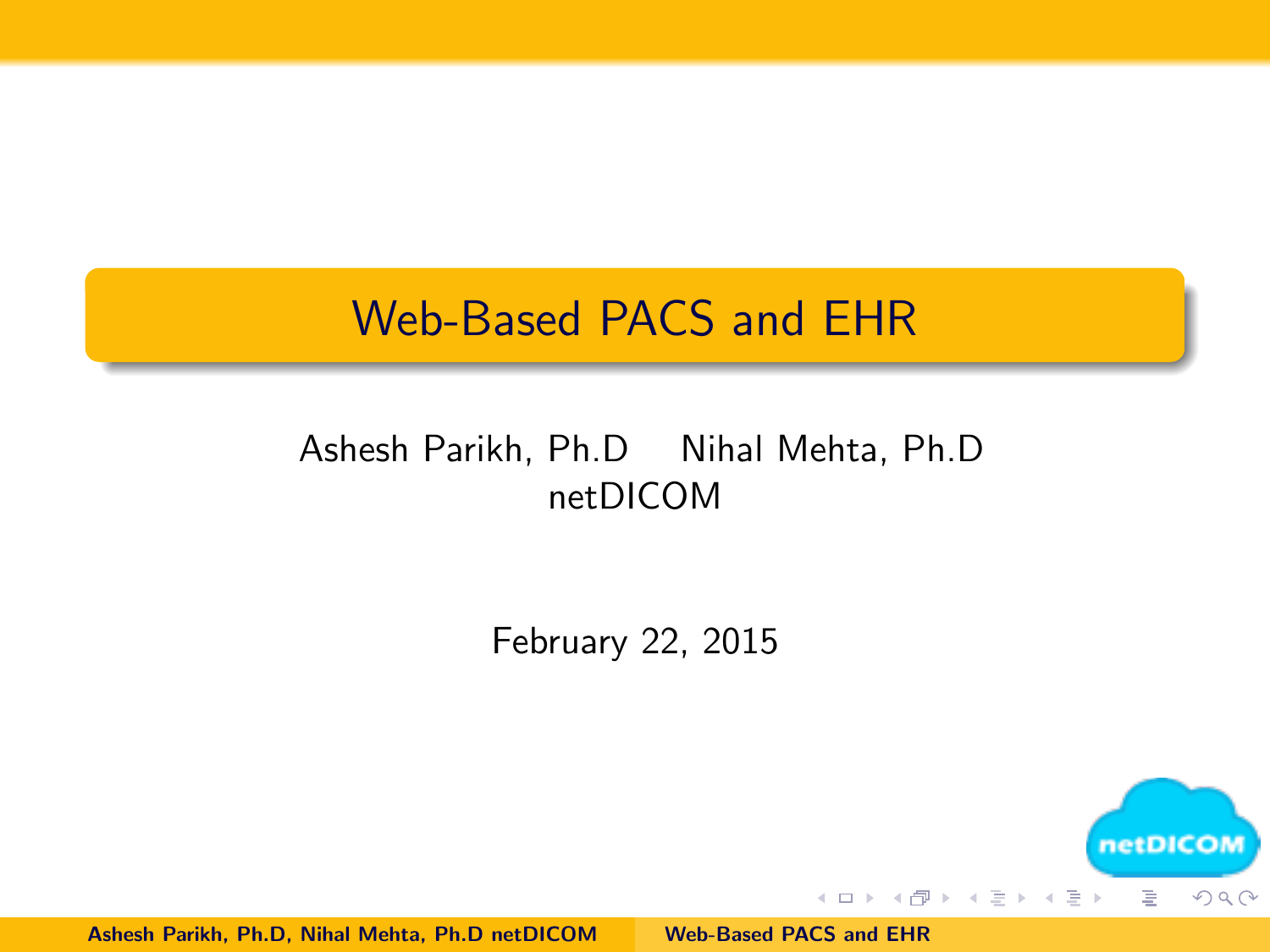#### Where Does Your EHR Data Reside?

- Scattered over several Institutions This data is primarily of two types:
	- **a** Textual

Graphical - DICOM Images

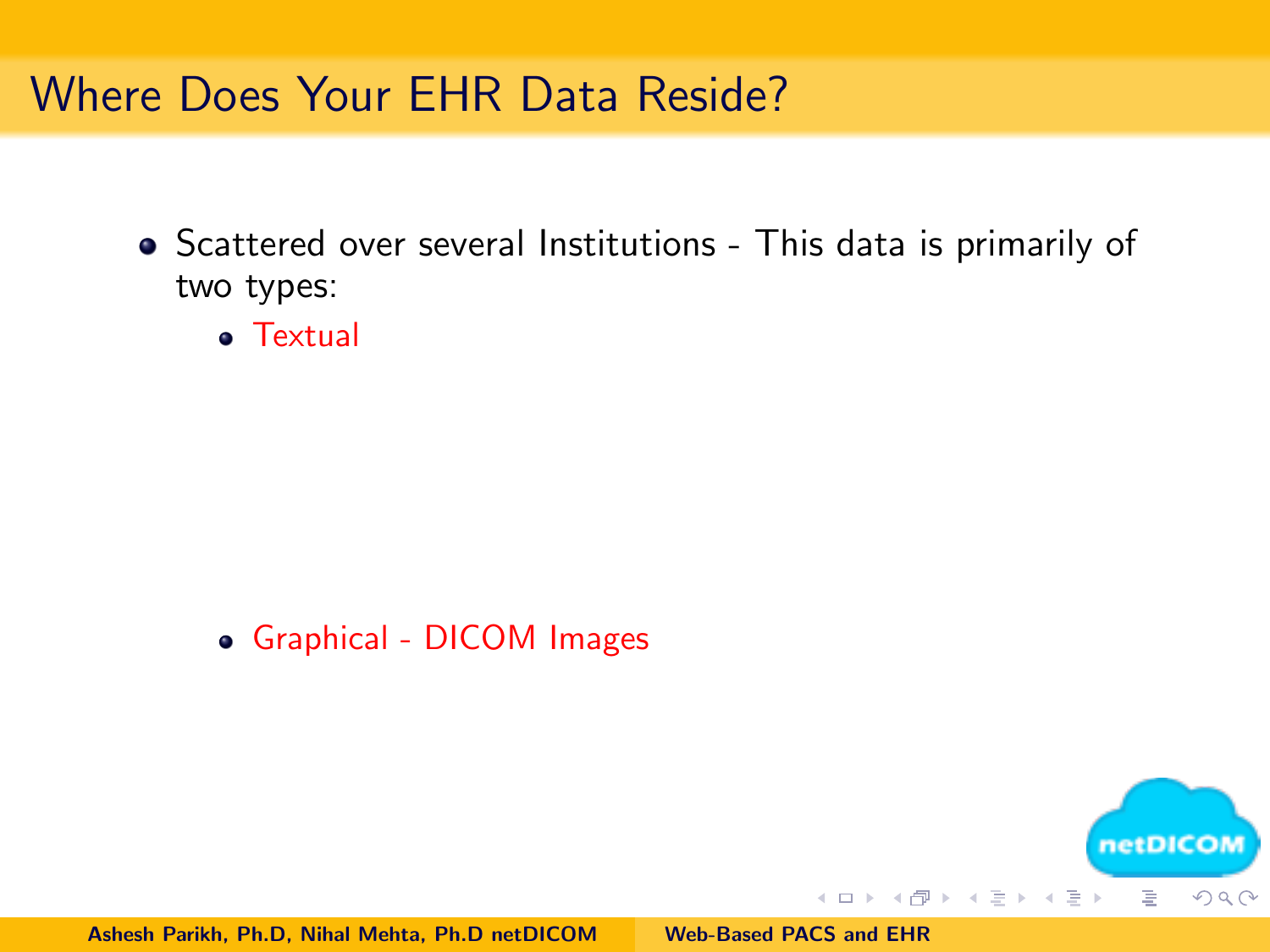## Where Does Your EHR Data Reside?

- Scattered over several Institutions This data is primarily of two types:
	- **•** Textual
		- **•** Billing
		- Scheduling
		- Laboratory test results
		- e etc.
	- Graphical DICOM Images

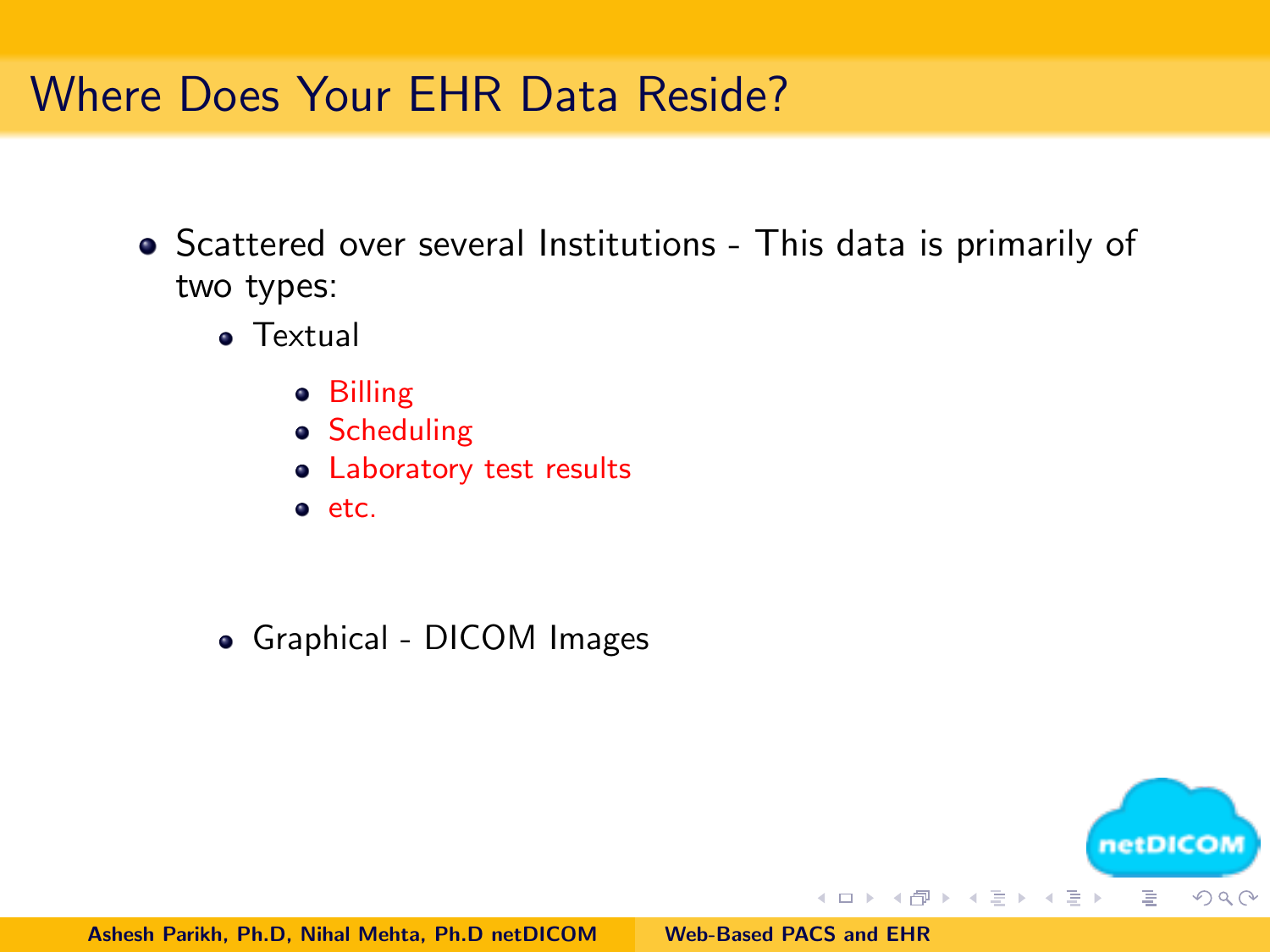## Where Does Your EHR Data Reside?

- Scattered over several Institutions This data is primarily of two types:
	- Textual
		- **•** Billing
		- Scheduling
		- Laboratory test results
		- etc.
		- Textual information can be stored in relational databases,and securely accessed using a variety of standard protocols.
	- Graphical DICOM Images
		- Impractical to transfer large numbers of DICOM medical image files over any type of network
		- Availability of low-cost DICOM viewers for diagnostics is a challenge.

netDICOM

 $\Omega$ 

E

イロン イ母ン イヨン イヨン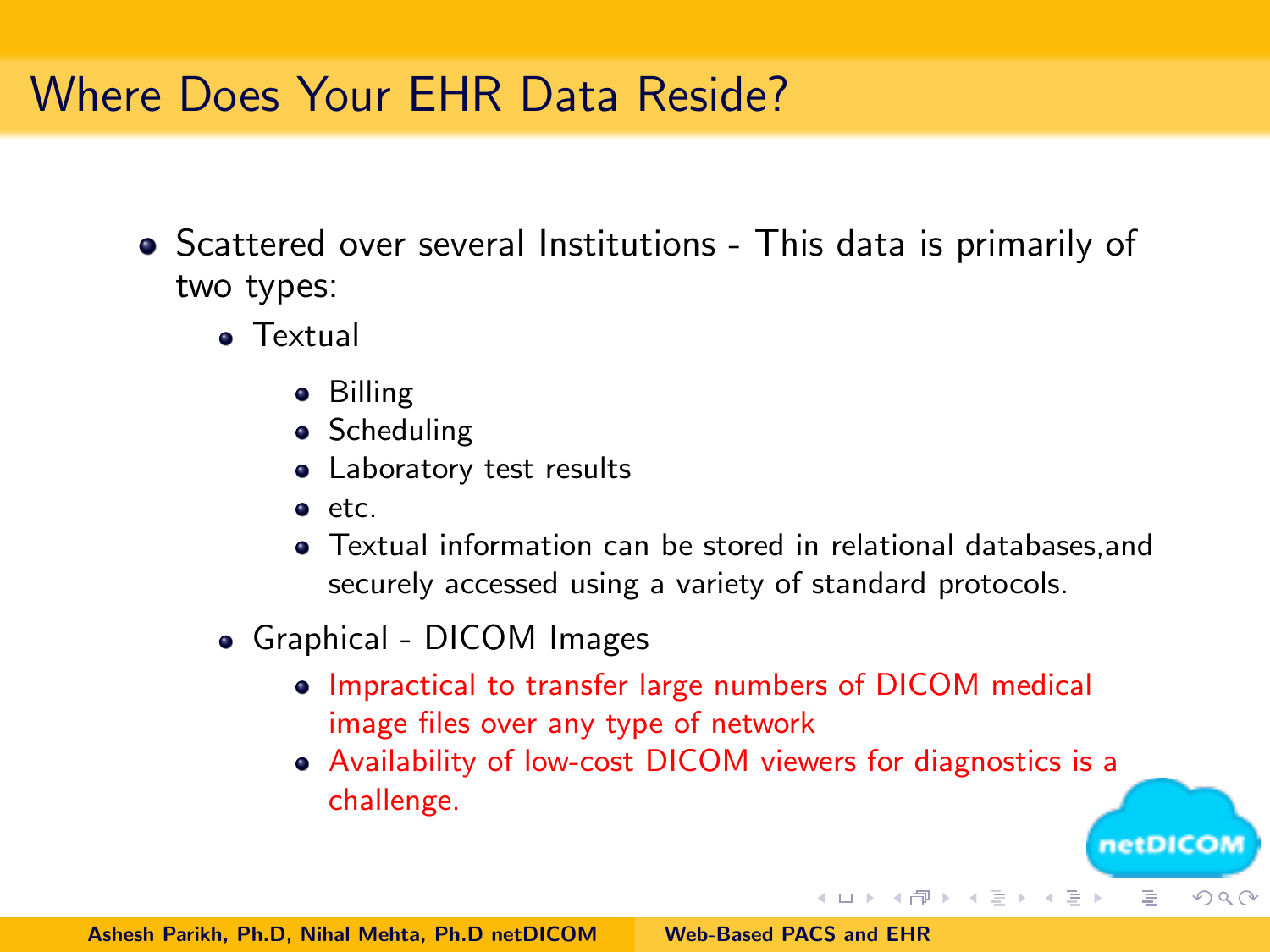## Types of Clinical Information Systems

Types of Clinical Information stored in various systems

RIS - Radiology-specific **PACS HIS** Repository of Images Patient scheduling, billing, financials, reports, Image-based (light on worklists, labs, and many  $text)$ other items that record the complete patient path through a healthcare system Text-based **DICOM** イロト イ母 ト イヨ ト イヨ ト  $\equiv$  $\Omega$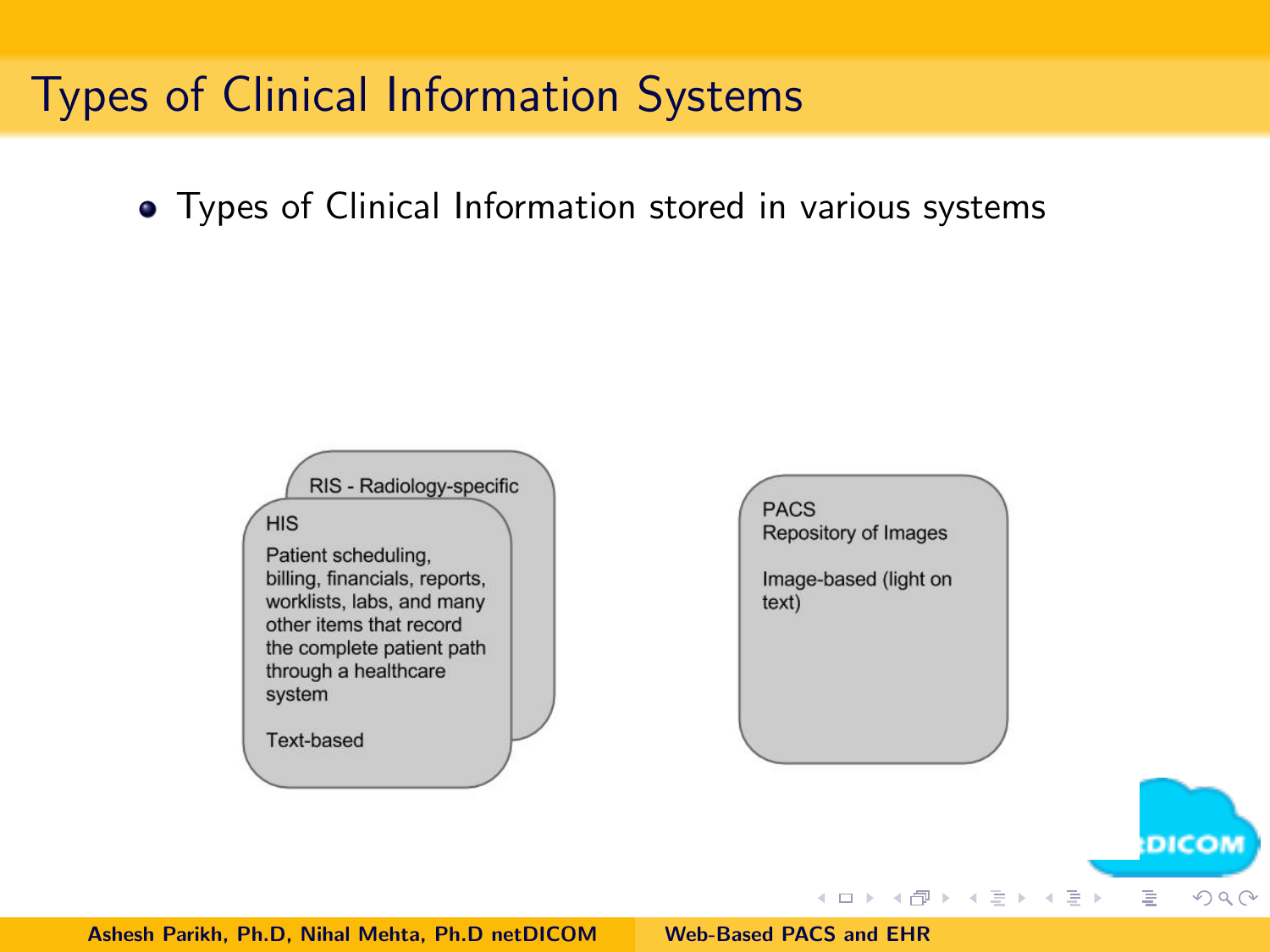#### Patient Health Records Scattered

Type of Clinical Information stored in various systems

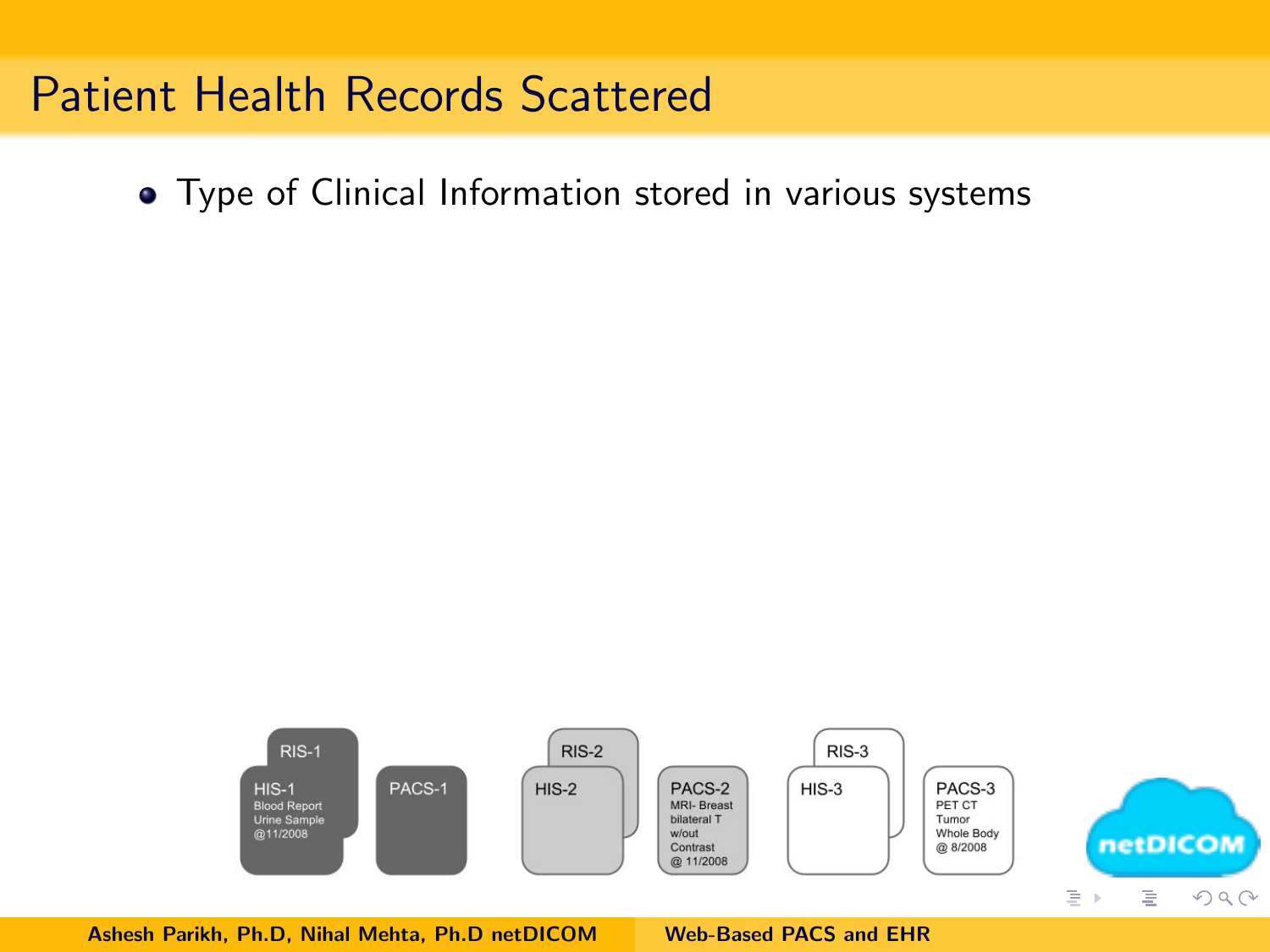#### Patient Health Records Scattered

- Type of Clinical Information stored in various systems
- Institution 1 HIS: Primary Care
	- Annual blood and urine test along with the history
- Institution 2 PACS
	- Breast MRI
- Institution 3 RIS/PACS
	- **Admission Details**

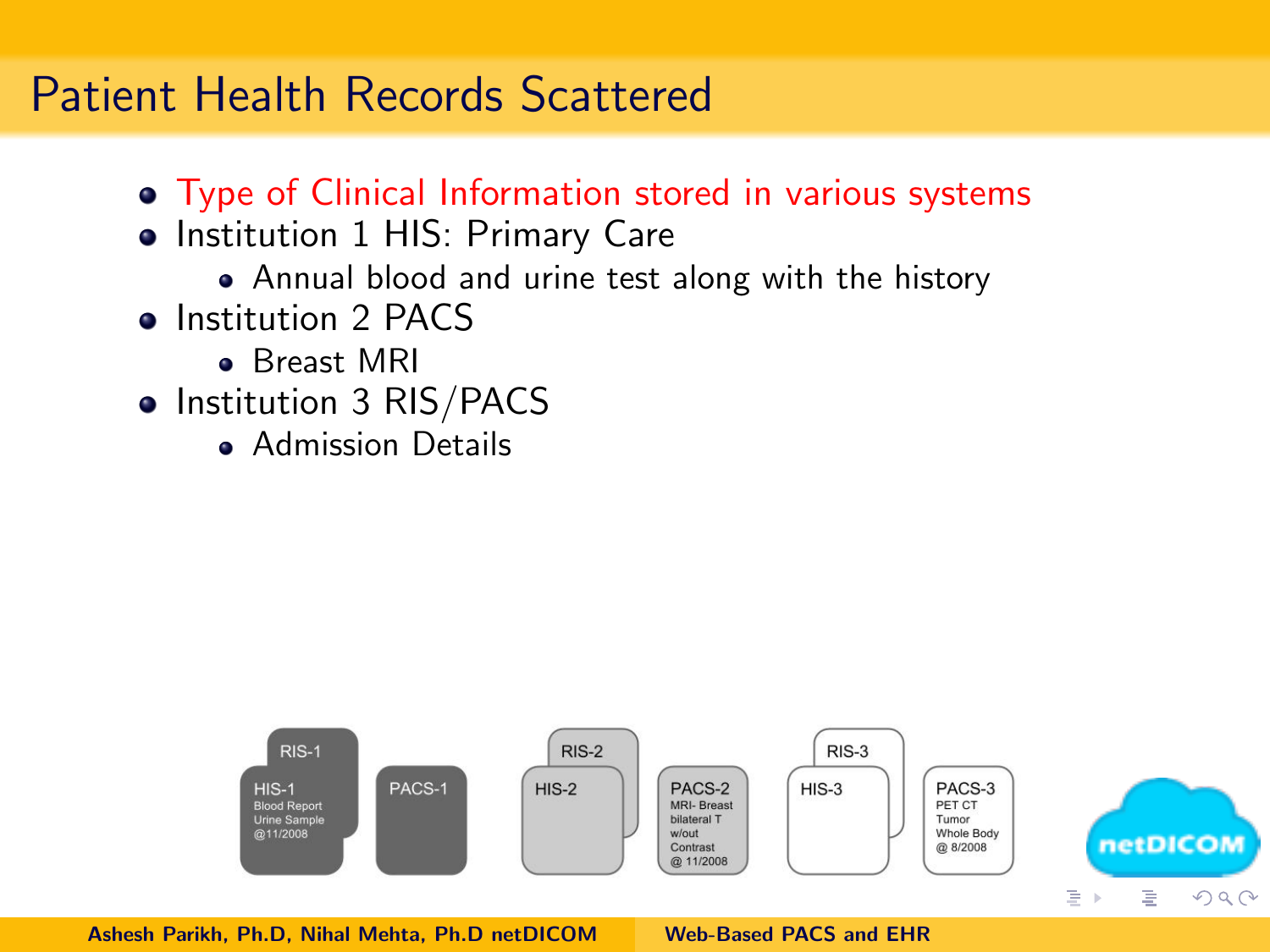#### Patient Health Records Scattered

- Type of Clinical Information stored in various systems
- Institution 1 HIS: Primary Care
	- Annual blood and urine test along with the history
- Institution 2 PACS
	- **Breast MRI**
- Institution 3 RIS/PACS
	- **Admission Details**
- Physician orders new MRI since previous investigation results are "hidden"

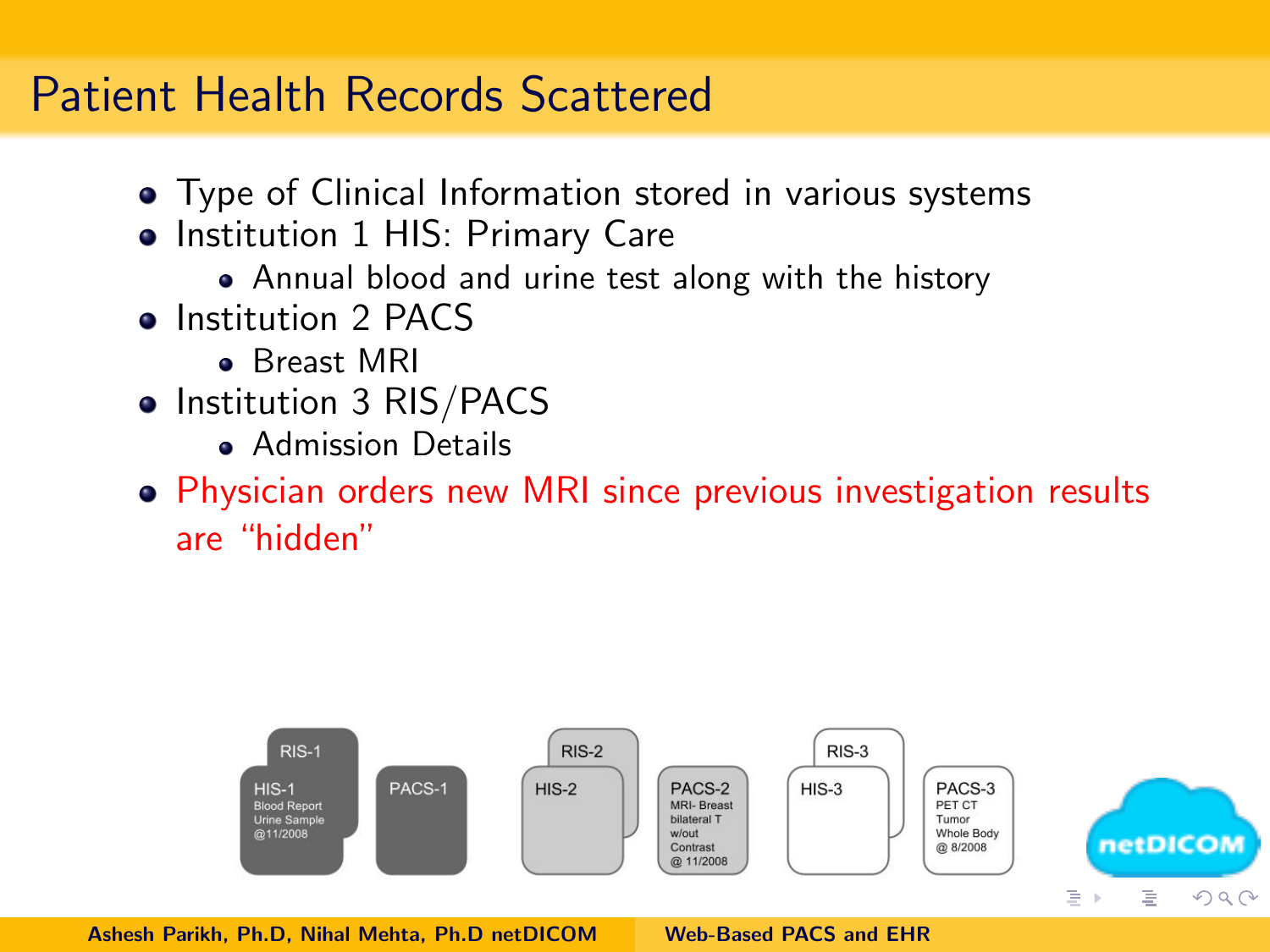## Cloud-based EHR on netDICOM

Patient health records are consolidated across different institutions and presented



イロト イ母 ト イヨ ト イヨ ト

E

 $\Omega$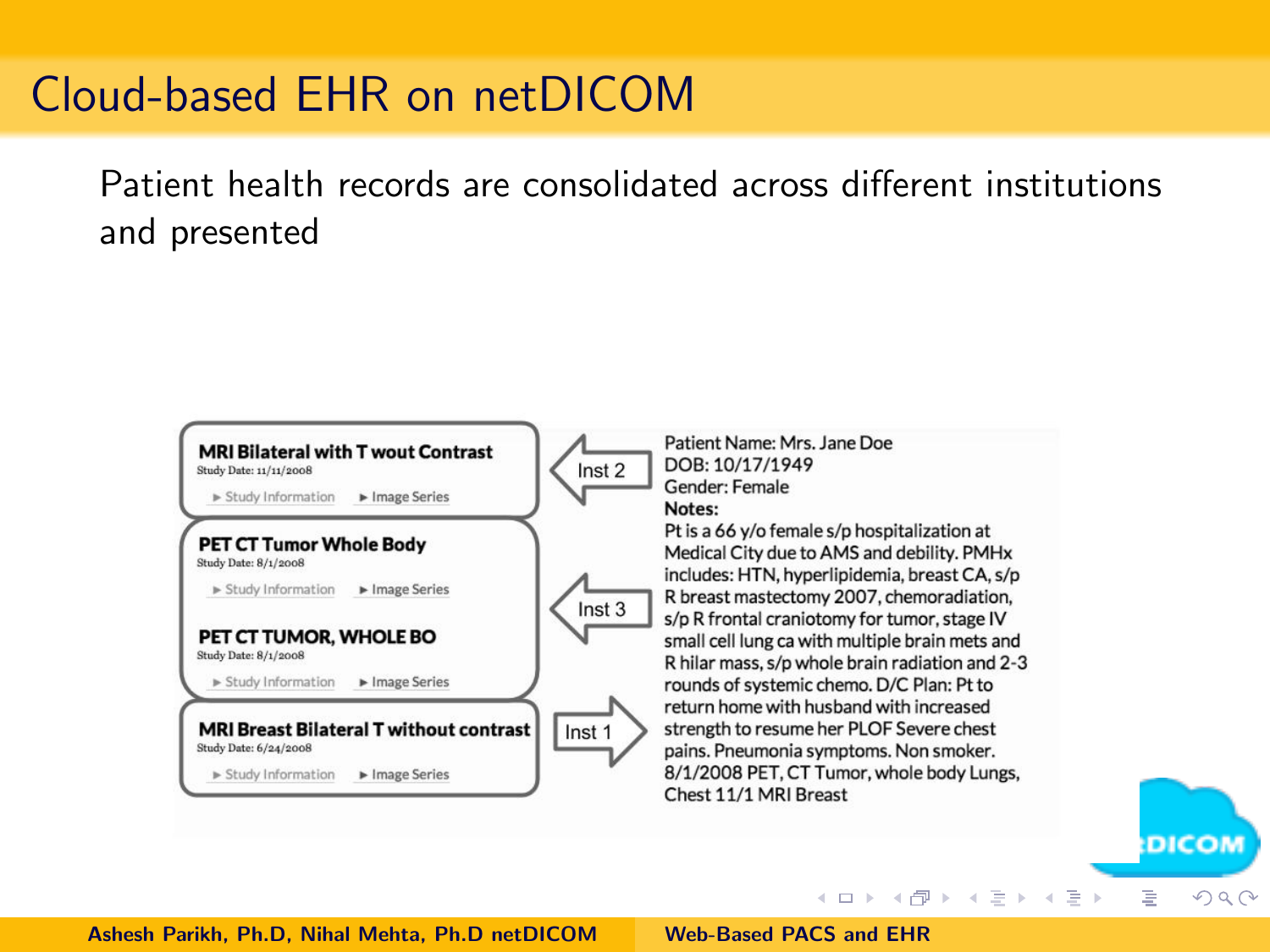- Move the medical image files from a LAN-based PACS to Cloud
- Cloud-based solution is a flexible pay-as-you-go platform that provides for scalable growth as and when needed
- Patient information consolidated across different institutions for viewing

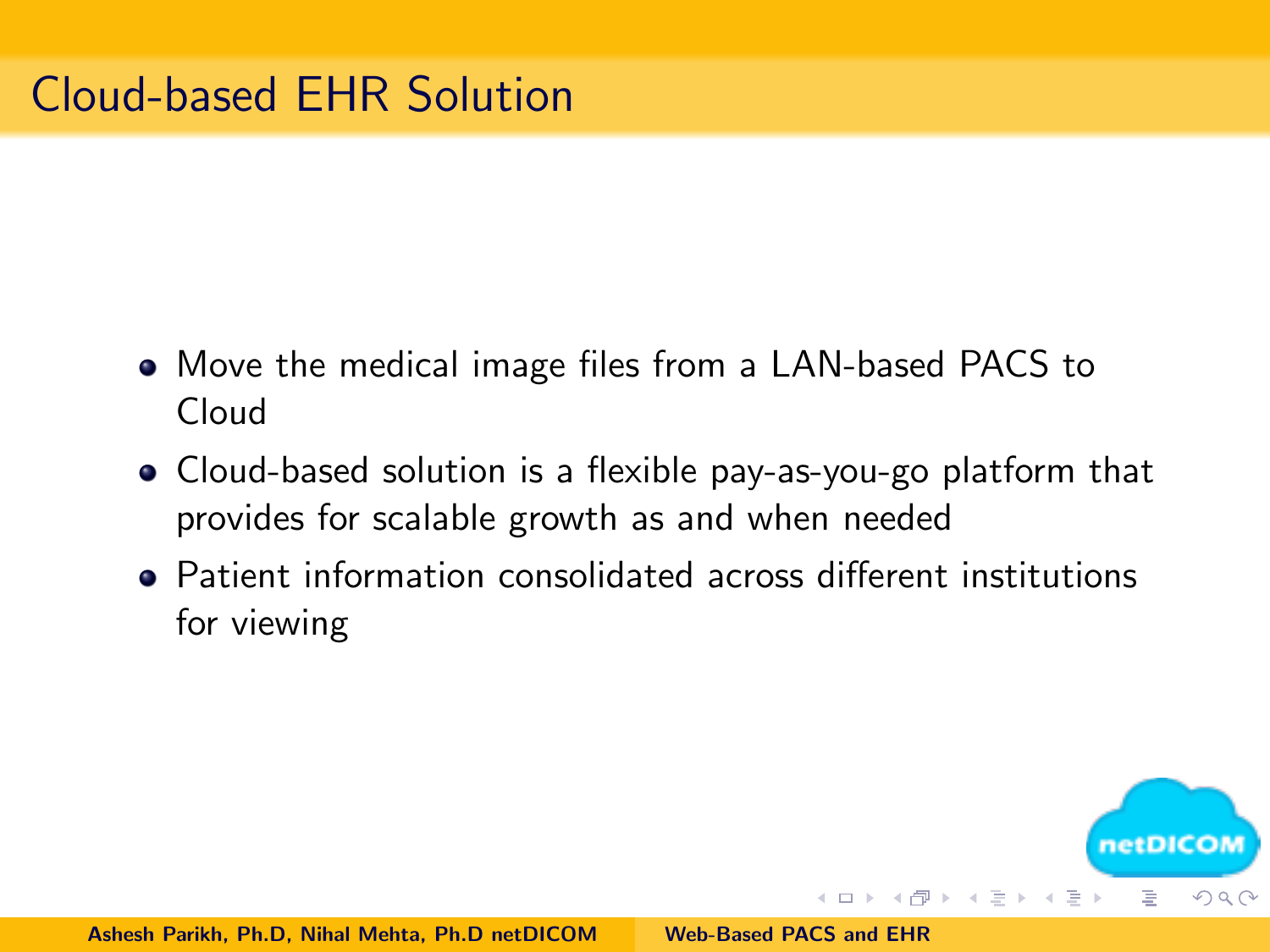## LAN-Based PACS to Cloud

Transitioning from a LAN-based solution to Cloud

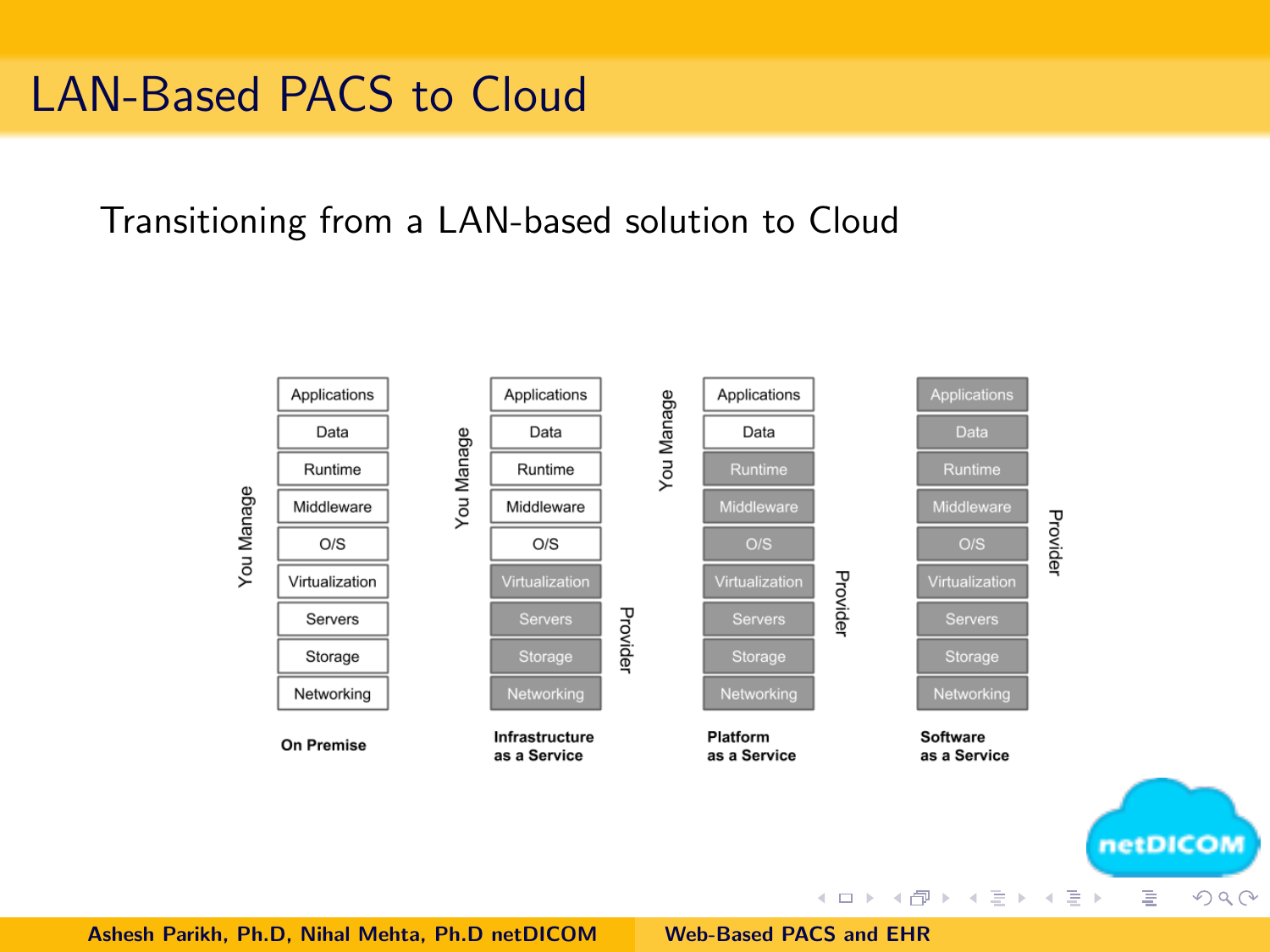## Pay-As-You-Go Model

#### Minimal components required to form a Cloud based service

| $^{\circledR}$<br><b>WEBSITES</b>      | NAME                     | TYPE                 | <b>STATUS</b>    | <b>SUBSCRIPTION</b>       | LOCATION<br>$\mu$ |
|----------------------------------------|--------------------------|----------------------|------------------|---------------------------|-------------------|
| <b>VIRTUAL MACHINES</b>                | netDXOM                  | Website<br>ы         | V funning        | Fay-As-You-Go             | North Central US  |
| Q                                      | retDXOM                  | SQL Database         | $\sqrt{}$ Ordere | Pay-As-You-Go             | South Central US  |
| <b>MOBILE SERVICES</b>                 | <b>Default Directory</b> | Directory            | $\sqrt{$ Attire  | Shared by all Default Dir | United States     |
| <b>CLOUD SERVICES</b><br>$\sqrt{2}$    | supportnetdicom          | Visual Studio Online | $\sqrt{}$ Active | Pay-As-You-Go             | South Central US  |
| <b>SOL DATABASES</b>                   |                          |                      |                  |                           |                   |
|                                        |                          |                      |                  |                           |                   |
| <b>STORAGE</b><br>IIII                 |                          |                      |                  |                           |                   |
| <b>IDIDISTICAT</b><br>C)               |                          |                      |                  |                           |                   |
| <b>MEDIA SERVICES</b>                  |                          |                      |                  |                           |                   |
| Þ<br><b>SERVICE BUS</b>                |                          |                      |                  |                           |                   |
| VISUAL STUDIO ONLINE<br>$\mathbb{R}^n$ |                          |                      |                  |                           |                   |

 $\leftarrow$   $\Box$ 

netDICO

E

 $OQ$ 

Additional Components can be added easily

Ashesh Parikh, Ph.D, Nihal Mehta, Ph.D netDICOM [Web-Based PACS and EHR](#page-0-0)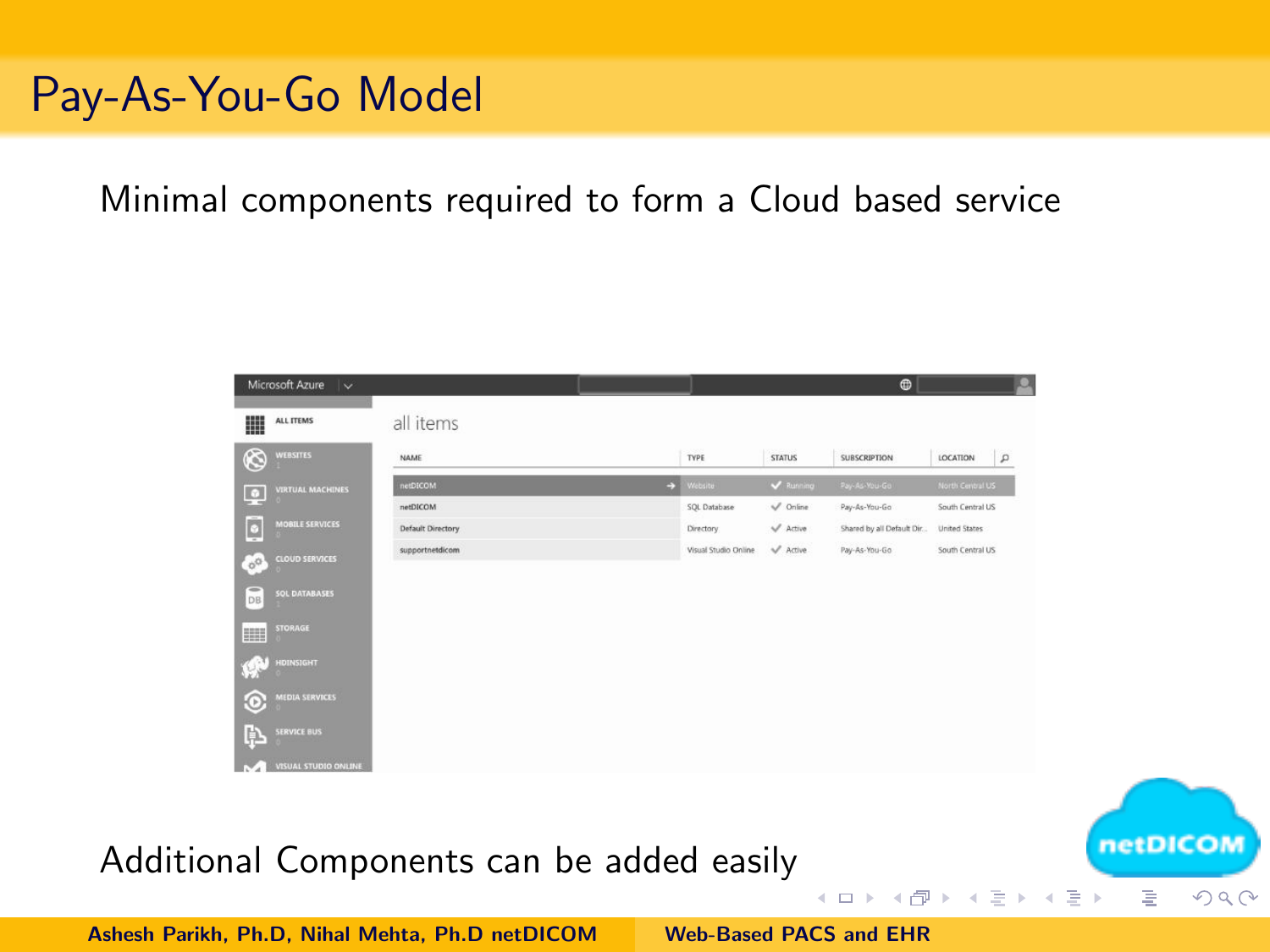# netDICOM on Microsoft Azure

- Upload DICOM's over the Web
- **Read DICOM header**
- Extract and store information to a Relational DB
- DICOM's stored in native format
- Allows exchange of reports and DICOM's using standard protocols

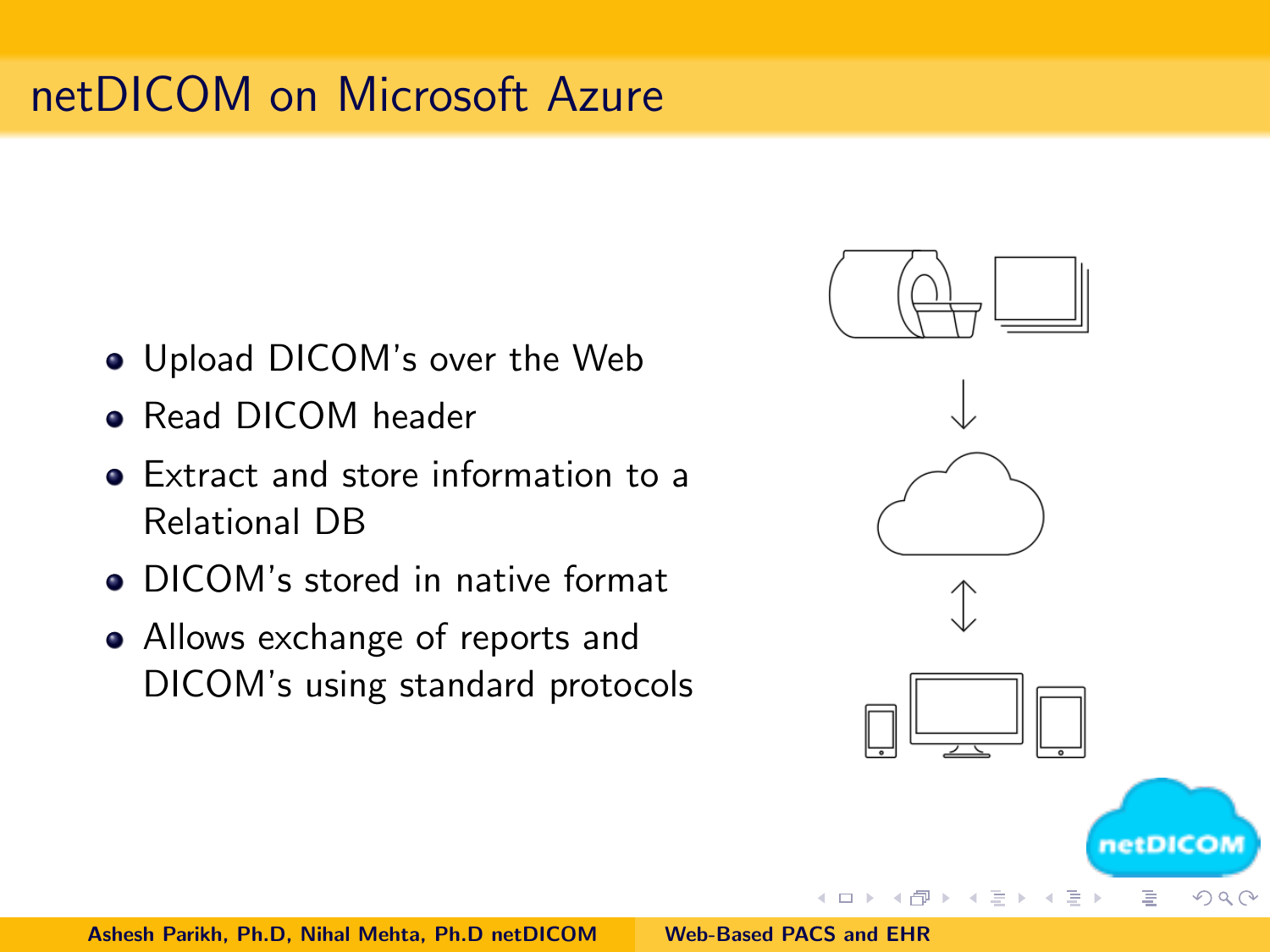# <span id="page-13-0"></span>DICOM Image Display



- View images on a Zero Footprint Viewer
- No downloads needed on any device

 $4.171 - 16$ 

 $\leftarrow$   $\equiv$ 

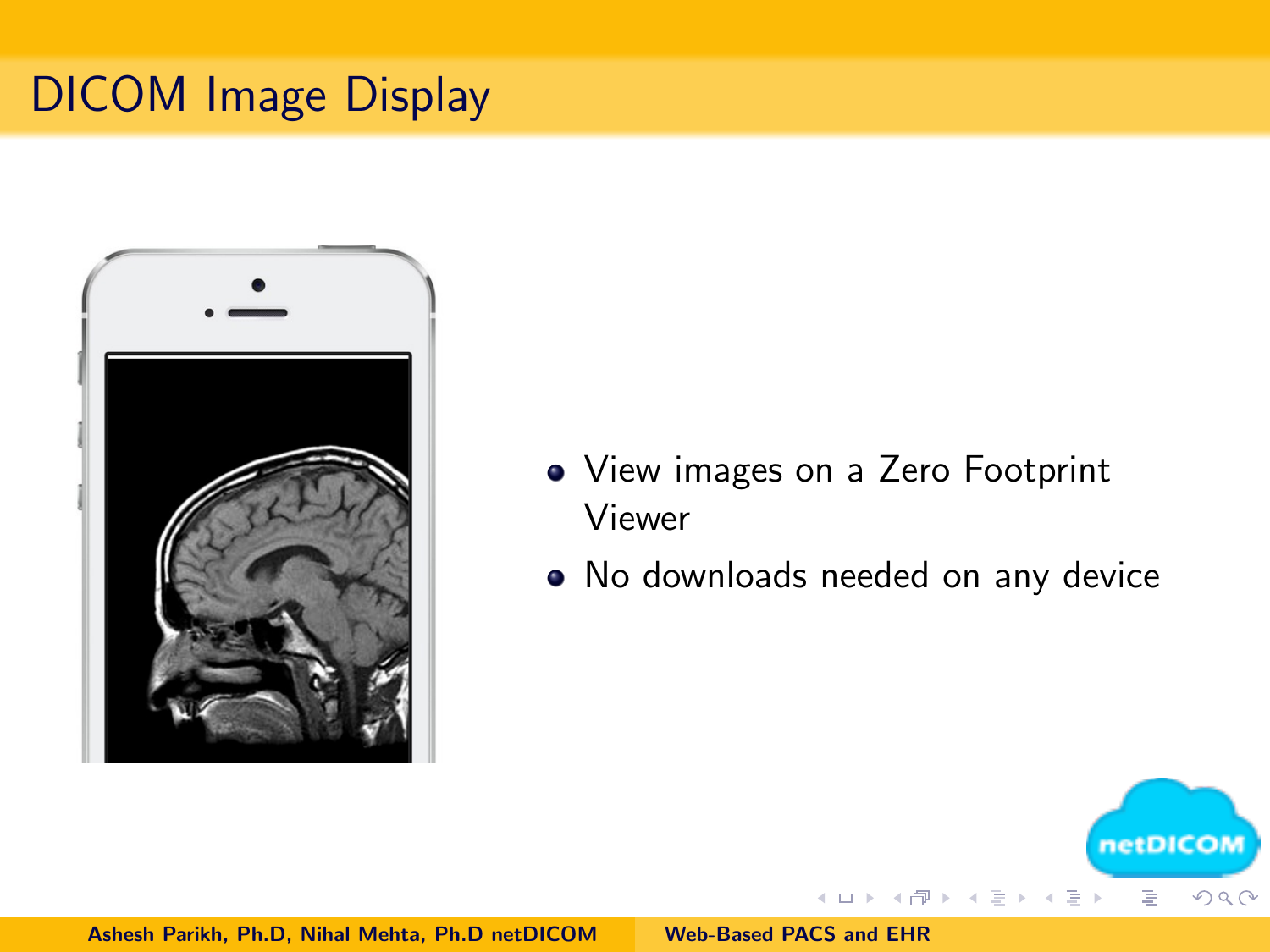#### <span id="page-14-0"></span>Web Services for Exchanging Data

Information from multiple institutions can be obtained using Web Services (SOAP, REST)

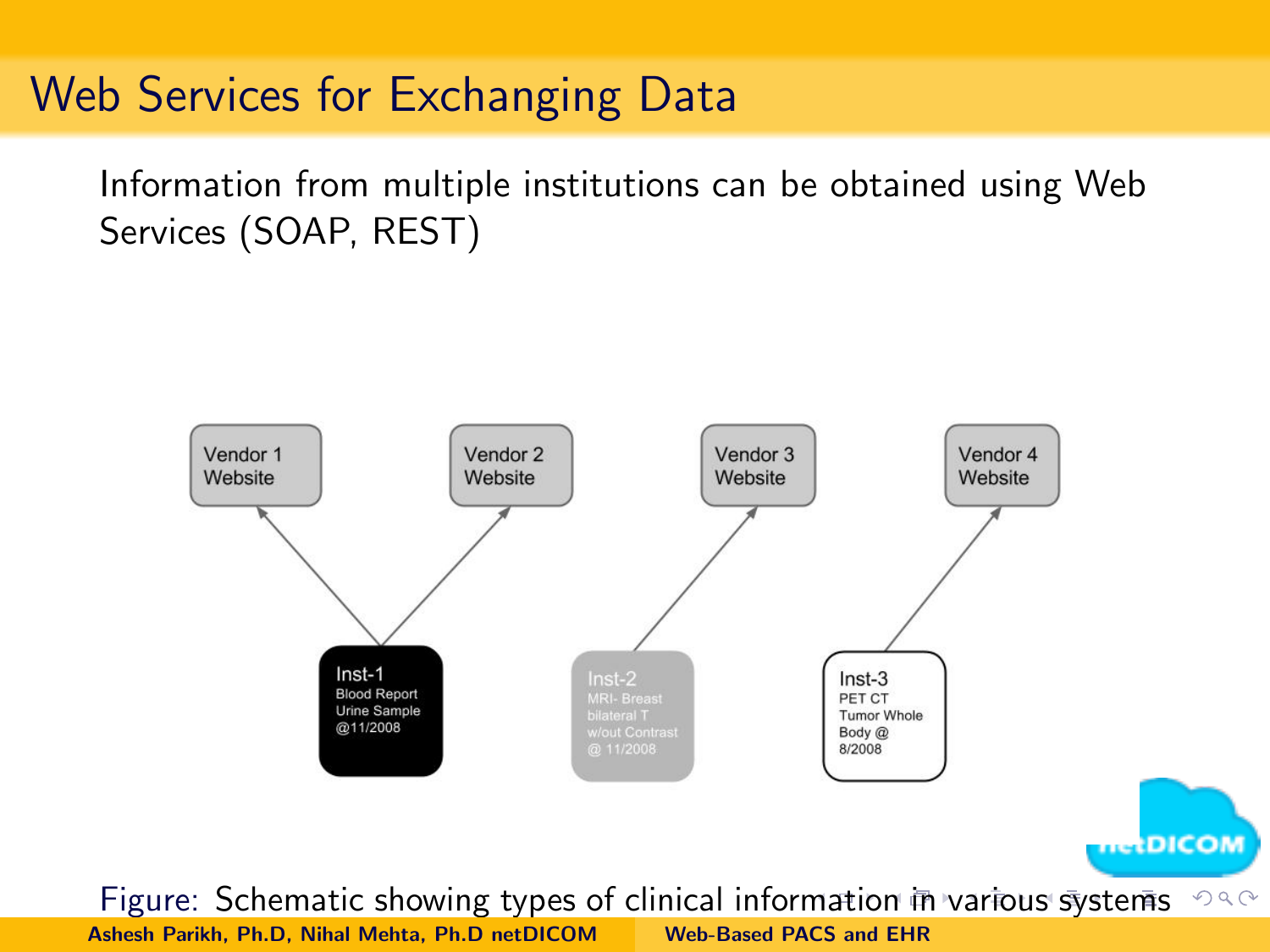#### <span id="page-15-0"></span>FHIR/HL7 Information Exchange



HL7 Protocol allows websites of different vendors to talk to each other

```
<ns0:ADT A04 22 GLO DEF
xmins:ns0="http://netDICOM.net/HL7/2X">
<EVN EventType>
  <EVN.1 EventTypeCode>A08</EVN.1 EventTypeCode>
  <EVN.2_DateTimeOfEvent>201401080823</EVN.2_DateTimeOfEvent>
  <EVN 3 DateTimePlannedEvent>201401080823</EVN 3 DateTimePlannedEvent>
  <FVN 4 EventReasonCode>01</FVN 4 EventReasonCode>
</EVN EventType>
<PID_PatientIdentification>
```
<PID.1 SetIdPatientId>3175875</PID.1 SetIdPatientId> <PID 2 PatientidExternalid> <PID.5 PatientName>

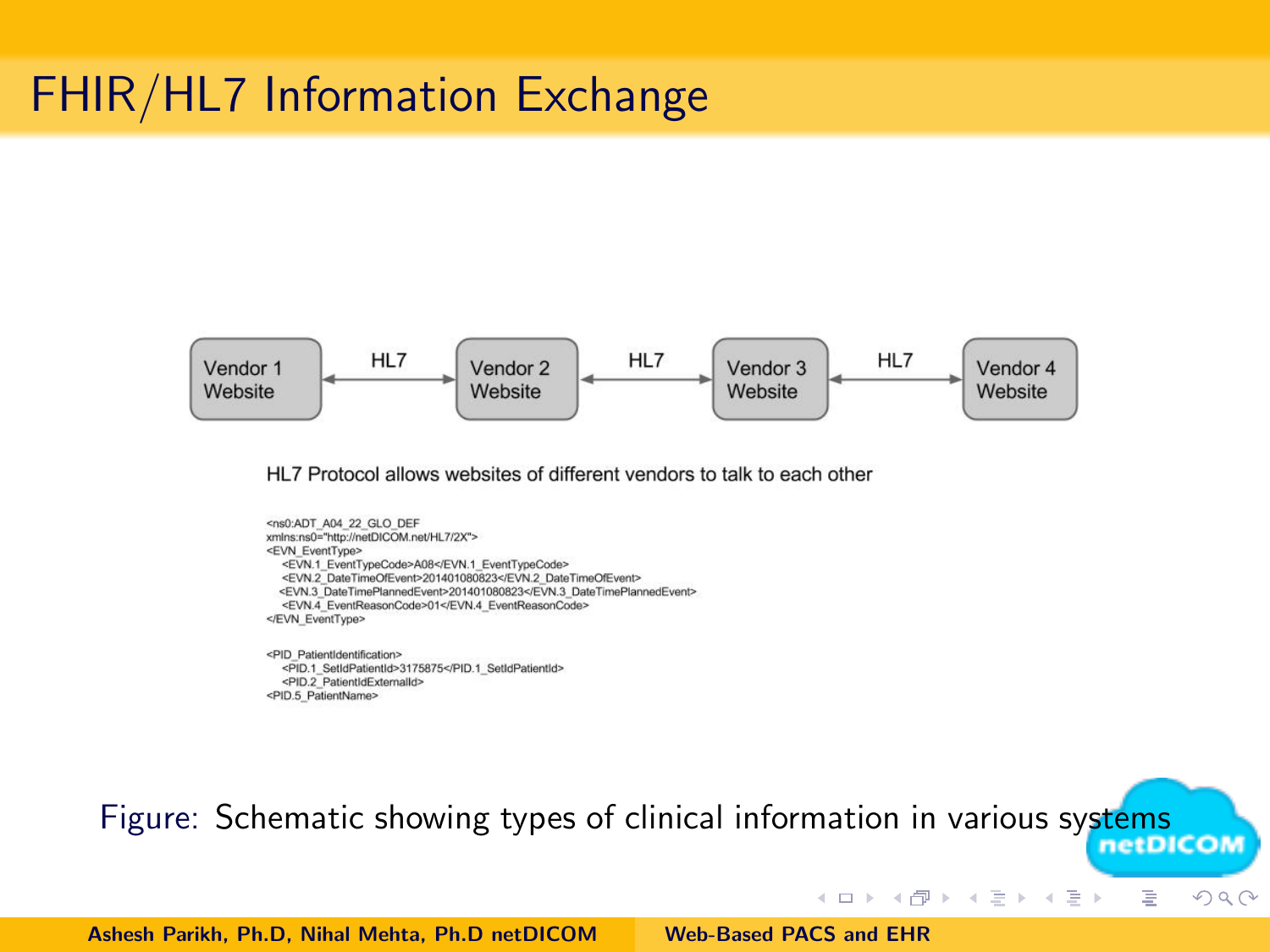#### PACS and EHR Migrate to Cloud

- Key barrier to accomplish this migration is to combine data residing on multiple institutions and combining with the images that reside on PACS.
- Cloud-based PACS that exchanges information with other systesm in a secure manner using open standards, the ability to present a consolidated view of a patient's information in its entirety is achieved.